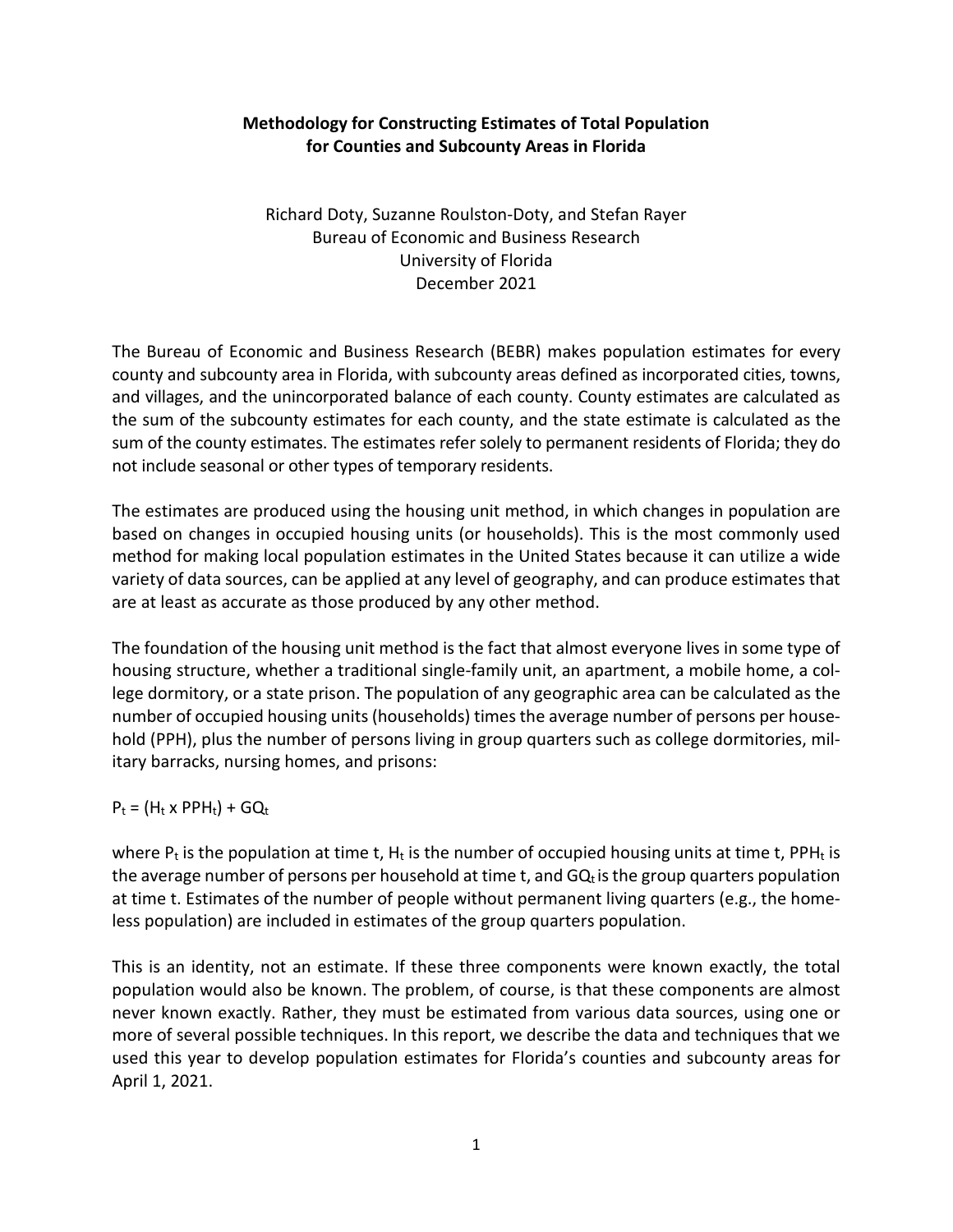## **Households**

Census definitions require a person to be counted as an inhabitant of his/her usual place of residence, which is generally construed to mean the place where she/he lives and sleeps most of the time. This place is not necessarily the same as one's legal or voting residence. A household is the person or group of people occupying a housing unit; by definition, the number of occupied housing units is the same as the number of households. Households refer solely to permanent residents and a housing unit is classified as vacant even when it is continuously occupied, if all the occupants are temporary residents staying only for a few days, weeks, or months.

BEBR uses three different data sources to estimate the number of households in Florida. Our primary data source is active residential electric customers. We collect these data from each of the state's 53 electric utility companies. Households can be estimated by constructing a ratio of households to active residential electric customers using data from the most recent census year (e.g., 2020) and multiplying that ratio times the number of active residential customers in some later year (e.g., 2021). This procedure assumes that no changes have occurred in electric company bookkeeping practices, in the vacancy rate of active residential electric customers, or in the proportion of those customers who are permanent residents. Although changes do occur, they are generally fairly small. In some places we adjust the household/electric customer ratio to account for changes in the vacancy rate or the proportion of housing units occupied by permanent residents.

We sometimes filter electric customer data to exclude minimum use customers. Minimum use customers are those using less than 200 kilowatt (kWh) hours per month. We believe these customers represent seasonal or other part-time residents or vacant units, and excluding them may give a more accurate measure of permanent residents. Because we estimate the change in population since the 2020 Census, excluding minimum use customers can capture changes in unit occupancy over that period. These data are not available for all areas of the state, but in places in which the data are available and appear to be reliable, we often use them in conjunction with other data sources.

Our second data source is residential building permits, as collected and distributed by the U.S. Department of Commerce. The housing inventory in 2021 for a city or county that issues building permits can be estimated by adding permits issued since 2020 to the units counted in the 2020 census and subtracting units lost to destruction, demolition, or conversion to other uses. The time lag between the issuance of a permit and the completion of a unit is assumed to be three months for single-family units and fifteen months for multifamily units. Building permits are not issued for mobile homes, but proxies can be derived from records of shipments to mobile home dealers in Florida. Creating a housing inventory for an entire county requires complete permit data for every permitting agency within the county. Although such data are not always available, coverage is sufficient in most Florida cities and counties to provide useful information.

There are no readily available data sources providing comprehensive up-to-date information on occupancy rates that are as reliable as those produced by the latest decennial census. Accurate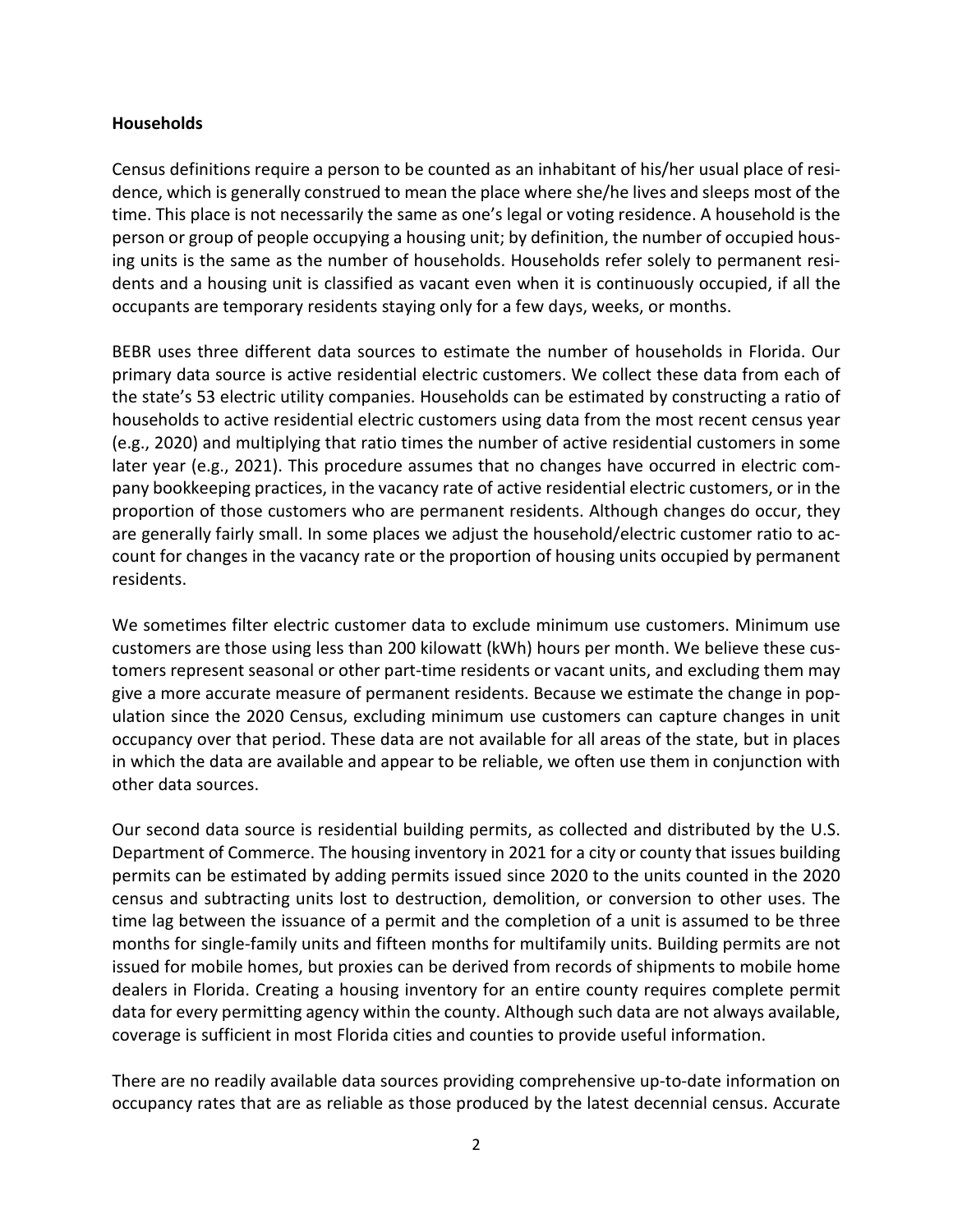information can be obtained through special censuses or large sample surveys, but in most instances these methods are too expensive to be feasible. A common solution is to use the occupancy rates reported in the most recent decennial census. We base our occupancy estimates on these values, but we may make adjustments to account for factors reflecting changes in occupancy rates over time. For the 2021 estimates, we used occupancy rates from Census 2020. In a small number of cases, slight changes in occupancy since 2020 were captured in places where we use electrical customer data and can exclude minimum use customers.

The product of the inventory figure and the occupancy rate provides an estimate of the number of households. There are several potential problems with this estimate. Time lags between the issuance of permits and the completion of units may vary from place to place and from year to year. The proportion of permits resulting in completed units is usually unknown. Data on demolitions and conversions are incomplete and data on mobile homes must be estimated indirectly. Reliable estimates of changes in occupancy rates are generally unavailable. Certificate-of-occupancy data, where available, can eliminate problems related to completion rates and time lags, but not those related to occupancy rates, demolitions, and conversions. Although these problems limit the usefulness of the data in some places, building permit data often provide reasonably accurate estimates of households.

Our third data source for estimates is the number of homestead exemptions by county reported by the Florida Department of Revenue. Households can be estimated by constructing a ratio of households to exemptions using data from the most recent census year (e.g., 2020) and multiplying that ratio times the number of exemptions in some later year (e.g., 2021). An important advantage of these data is that they cover only housing units occupied by permanent residents, thereby excluding the impact of seasonal and other non-permanent residents. The primary disadvantage is that the data do not include households occupied by renters or other non-homeowners, but those households often change at a similar rate to the households with homestead exemptions. Homestead exemption data is also available from each county's property appraiser at the property parcel level, which can be summarized by subcounty areas. We occasionally use these data to inform our decision making in places where our other primary data sources show significantly different results.

Electric customer, building permit, and homestead exemption data all provide useful information regarding changes in households. Previous research on BEBR population estimates has shown that household estimates based on electric customer data are—on average—more accurate than those based on building permit and other data. However, we use our professional judgment to decide which data source(s) to use in each specific county and subcounty area. In many instances, we use averages of estimates from more than one data source. We also sometimes use GIS-based property parcel data (along with year-built information and detailed land use codes from the Florida Department of Revenue) to evaluate which data source is best for a particular place.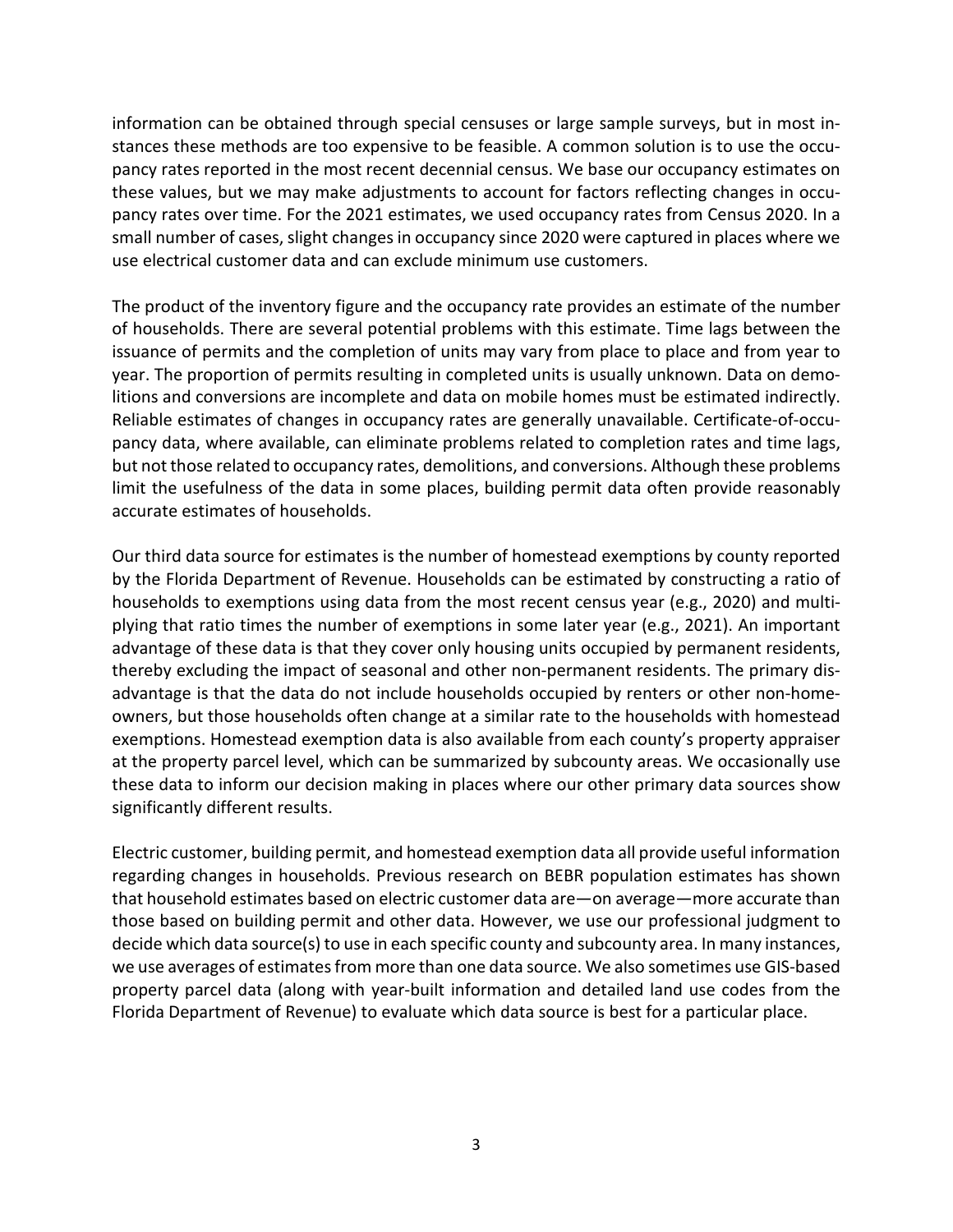## **Persons per Household**

The second component of the housing unit method is the average number of persons per household (PPH). Florida's PPH dropped steadily from 3.22 in 1950 to 2.46 in 1990 but then leveled off, remaining constant between 1990 and 2000. It rose to 2.48 in 2010 and slightly dropped to 2.47 in 2020. There is a substantial amount of variation among local areas in Florida, with values in 2020 ranging from 1.9 to 3.0 for counties and from less than 1.4 to more than 3.8 for subcounty areas. PPH values have risen over time in some cities and counties and declined in others. We note that the U.S. Census Bureau has not provided PPH for Census 2020 to date and may not provide it at all due to data privacy concerns. We were able to calculate 2020 PPH values from other Census 2020 data by dividing the population not in group quarters by the number of occupied housing units. If PPH is finally released by the Census Bureau, it may have very small differences with our calculated values due to the intentional error introduced by the Census Bureau's application of Differential Privacy, though mathematically they should be identical.

For each county and subcounty area, we base our PPH estimates on the local PPH value in the most recent census (e.g., 2020). In some instances, we estimate changes in PPH since that census based on local changes in the mix of single-family, multifamily, and mobile home units (our other source of information – trends in data from the American Community Survey – is not yet available post-2020). Again, we use our professional judgment to decide which data sources and techniques to use in each county and subcounty area.

## **Group Quarters Population**

The household population is calculated as the product of households and PPH. To obtain an estimate of the total population, we must add an estimate of the group quarters population. In most places, we estimate the group quarters population by assuming that it accounts for the same proportion of total population in 2021 as it did in 2020. For example, if the group quarters population accounted for 2% of the total population in 2020, we assume that it accounted for 2% in 2021. In places where there are large group quarters facilities, we collect data directly from the administrators of those facilities and add those estimates to the other group quarters population. Inmates in state and federal institutions are accounted for separately in all local areas; these data are available from the Federal Bureau of Prisons, the Florida Department of Corrections, the Florida Department of Veteran Affairs, the Florida Agency for Persons with Disabilities, the Florida Department of Health, the Florida Department of Juvenile Justice and the Florida Department of Children and Families. The total population estimate is made by adding the estimate of the group quarters population to the estimate of the household population.

## **Conclusion**

The population estimates produced by BEBR are calculated by multiplying the number of households by the average number of persons per household and adding the number of persons living in group quarters. This methodology is conceptually simple but effective. It utilizes data that are available for all local areas, its components respond rapidly to population movements, and it can